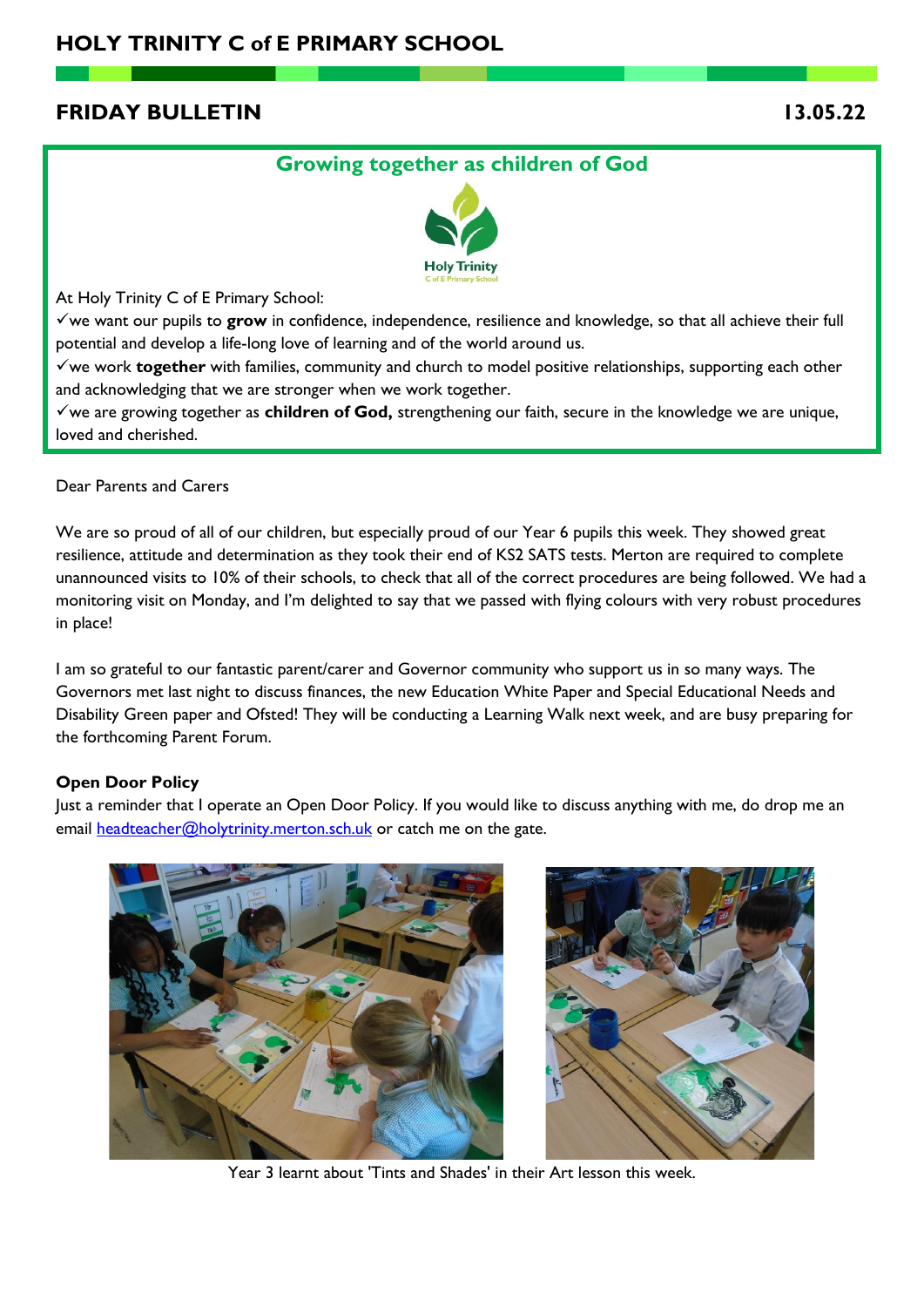

Reception have been exploring symmetry as part of their Minibeast topic.

### **Jubilee Celebrations**



On **Friday 27th May**, we will be holding our Platinum Jubilee Children are invited to come to school dressed in red, white and blue clothes. In the morning we will be giving thanks to God for Queen Elizabeth II and we will share a picnic together in the afternoon – further details to follow about this.

### **Parent/Carer Forum – Save the Date**

Thank you to everyone who has completed our Parent/Carer Survey. On **Wednesday 15th June**, the Governors will be holding a Parent/Carer Forum. This will be a further opportunity to discuss in more detail aspects from the survey. This will be a virtual event, in the evening. Further details to follow, but please save the date in your diary. Thank you.

#### **Uniform Check**

Over the next 2 weeks, we will be checking uniform as there have been a growing number of children not wearing the correct uniform (including Sport Uniform). Do look at our website for information about the correct uniform. *<https://www.holytrinity.merton.sch.uk/web/uniform/320169>*

**We are aware of the financial pressures facing families. If you need financial assistance to purchase uniform, please email [headteacher@holytrinity.merton.sch.uk](mailto:headteacher@holytrinity.merton.sch.uk) (in confidence), and we will support you in any way that we can.**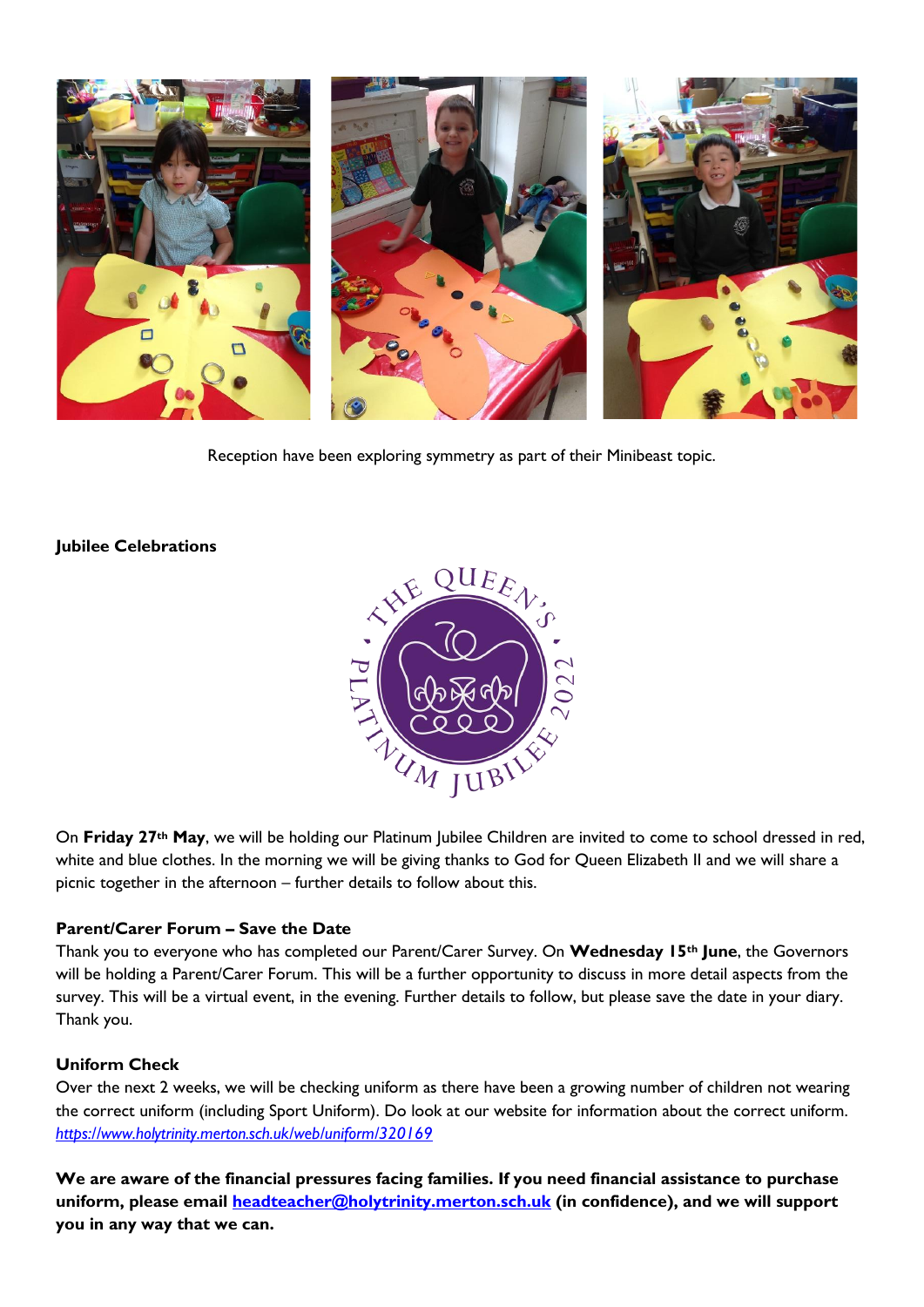### **Sports Days**

We would love to invite you to your child/children's Sports Day events. This year, these will be held in the school grounds. Please see the calendar at the end of this Bulletin for dates and timings.

### **Trim Trail**

Please note that children are not allowed to play on the Trim Trail, before or after school. Thank you.

#### **Piano, Guitar & Voice Lessons at School**

Places are now available for piano, guitar and singing lessons at school via Merton Music Foundation starting as soon as next half-term. Spaces are limited and available on a first-come, first-served basis.

Visit: [www.mmf.org.uk/lessons](https://urldefense.proofpoint.com/v2/url?u=http-3A__www.mmf.org.uk_lessons&d=DwQGaQ&c=euGZstcaTDllvimEN8b7jXrwqOf-v5A_CdpgnVfiiMM&r=QeFwkzdD4ft19peGjJ0IU1gUVCaKNJn1UjekQMF_5f4&m=VWHX5OQiS67doVCDut44r6lXJV7eYdmxaR7sPvK5a8Y&s=UwgX8egB3Kevcj-JF0ojvPCHO-kmU3ZIuj_QsreMnSM&e=) to find out more and sign up today.

### **HOTS notices**

#### **Book Corner Project**

**Thank you so much** to everyone who has generously bought books for their classroom book corners. We have had so many new books flooding in - it is incredibly exciting and will really benefit everyone in the school. There are still books available on every list so please do consider buying one for your classroom!

[Miss Ade's Nursery Wishlist](https://www.amazon.co.uk/hz/wishlist/ls/2XL7OMLODSB1B?ref_=wl_share) [Miss Smythe' Reception Owls Wishlist](https://www.amazon.co.uk/hz/wishlist/ls/2OKQ00BD2H9Z?ref_=wl_share) [Mrs Channel's Reception Robins Wishlist](https://www.amazon.co.uk/hz/wishlist/ls/2YO3A4PH1W2A7?ref_=wl_share) [Mr Skillern's Year 1 Foxes Wishlist](https://www.amazon.co.uk/hz/wishlist/ls/1RWI799MAKYBN?ref_=wl_share) [Miss Panners Year 1 Moles Wishlist](https://www.amazon.co.uk/hz/wishlist/ls/2ZACWYO9N3RZU?ref_=wl_share) [Miss Dorey's Year 2 Badgers Wishlist](https://www.amazon.co.uk/hz/wishlist/ls/1PANPD4CXRZP5?ref_=wl_share) [Mrs. Niemann's Year 2 Squirrels Wishlist](https://www.amazon.co.uk/hz/wishlist/ls/2YLIZPE4KDL6Q?ref_=wl_share) [Mrs Witting's Year 3H Wishlist](https://www.amazon.co.uk/hz/wishlist/ls/3I31HYDRFWZN2?ref_=wl_share) [Miss Davies Year 3T Wishlist](https://www.amazon.co.uk/hz/wishlist/ls/10C5D7E4NIDRH?ref_=wl_share) Mrs [Duke's Year 4H Wishlist](https://www.amazon.co.uk/hz/wishlist/ls/1K8LEPA8RC5BA?ref_=wl_share) [Miss McHenry's Year 4T Wishlist](https://www.amazon.co.uk/hz/wishlist/ls/8JXCKFB87Z7S?ref_=wl_share) [Miss Poverello's Year 5H Wishlist](https://www.amazon.co.uk/hz/wishlist/ls/HTLBN2LYEULE?ref_=wl_share) [Mrs Raincock & Miss Brown's Year 5T Wishlist](https://www.amazon.co.uk/hz/wishlist/ls/1IBIV04TXPLCT?ref_=wl_share) [Mrs Ottley's Year 6H Wishlist](https://www.amazon.co.uk/hz/wishlist/ls/M3JPA2J04P2W?ref_=wl_share) [Miss Thomas' Year 6T Wishlist](https://www.amazon.co.uk/hz/wishlist/ls/2EVFV244SLL0T?ref_=wl_share)

#### **HOTS AGM**

Please join us for the HOTS AGM next **Wednesday 18th May at 7.30** in the school's small hall. This will be your opportunity to make your voice heard and learn more about how you can help with the school summer fair. Drinks will be provided! Please do come along and show your support.

#### **Summer Fair**

We are looking for 3-4 professional stall holders for the summer fair. Please contact HOTS if you know anyone on [hotsemail@gmail.com](mailto:hotsemail@gmail.com)

#### **Preloved Uniform**

Can you spare an hour of your time? We are grateful to everyone who has donated uniform to HOTS, but now we need help to organise it all for sale! We are not only raising funds for the school, but also send uniform to children of the Kibera Slum, Nairobi. the second-largest slum in the world.

If you can spare an hour please email Kirsty on [hotsemail@gmail.com](mailto:hotsemail@gmail.com)

For those wishing to buy uniform, we have summer dresses and boys shorts available now! [https://www.pta](https://www.pta-events.co.uk/hots/index.cfm?event=Shop#.YntbcujMJPY)[events.co.uk/hots/](https://www.pta-events.co.uk/hots/index.cfm?event=Shop#.YntbcujMJPY)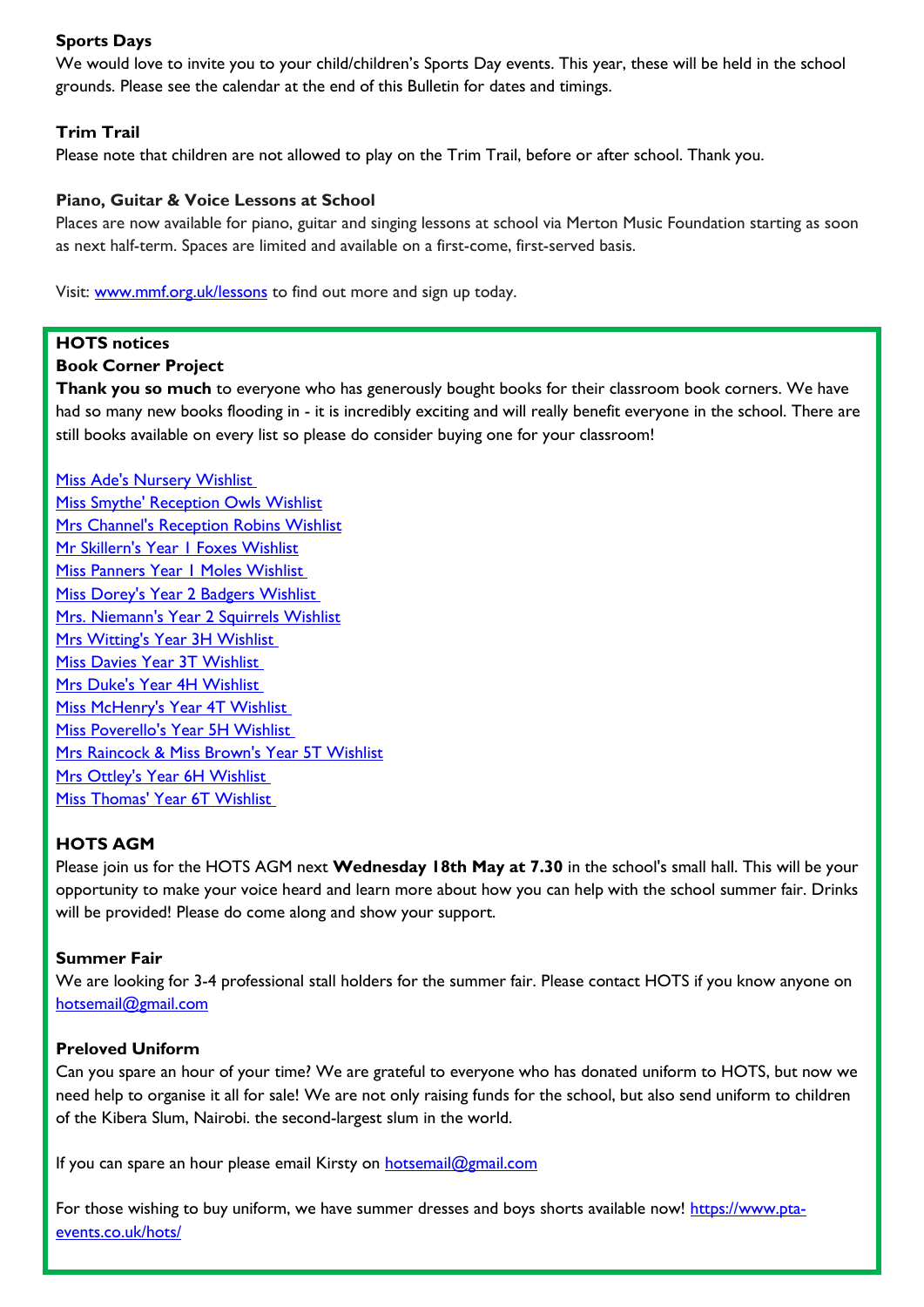## **Year 6 to Year 7 Transition Workshops**

Merton's Education Wellbeing Teams are offering a series of Worry Ninja Plus workshops for transitioning year 6 pupils and their parents to support confident and successful transitions to secondary school. Tools to manage, tackle common anxieties and boost confidence in the run up to secondary school. Sign up for free here: [https://www.eventbrite.co.uk/e/worry-ninja-plus-year-6-transition-merton-summer-2022-workshop-series-tickets-](https://www.eventbrite.co.uk/e/worry-ninja-plus-year-6-transition-merton-summer-2022-workshop-series-tickets-318707331207)[318707331207](https://www.eventbrite.co.uk/e/worry-ninja-plus-year-6-transition-merton-summer-2022-workshop-series-tickets-318707331207)'

## **Does your child struggle with eating certain foods?**

Parents/carers are invited to attend a virtual ARFID **Avoidant/restrictive food intake disorder** training Attached to this bulletin is a leaflet with more information. This training is for parents/carers of young people where eating is an issue – particularly in terms of supporting children who eating a limited range of foods and/or have a limited intake: ARFID - [Beat \(beateatingdisorders.org.uk\)](https://www.beateatingdisorders.org.uk/get-information-and-support/about-eating-disorders/types/arfid/)

## **Living With COVID**

As you will know, the COVID guidance changed on 1<sup>st</sup> April 2022.

In summary, the two main takeaway messages from guidance are:

1) the importance of prevention measures such as vaccination;

2) if a child is unwell (especially if they have a temperature), they stay away from setting until they are better – this is similar to the way we managed things before the pandemic. Children with mild symptoms such as a runny nose, sore throat, or mild cough, who are otherwise well, can continue to attend their education or childcare setting.

There is no longer a need for children to isolate at home for 5 days. If they are feeling ill (or have a temperature), then they should stay at home until they are better. If they are feeling well enough to come to school (and don't have a temperature), then they should be in school.

We are very keen for school attendance to improve this term.

## **Attached items:**

• ARFID (Avoidant/restrictive food intake disorder) training for parents

## **Term dates 2021-2022**

### **Summer Term 2022**

- First day: Tuesday 19 April 2022
- Last day: Friday 22 July 2022
- Half term: Monday 30 May to Friday 3 June 2022

(INSETs Monday 6<sup>th</sup> June and Friday 22<sup>nd</sup> July, so children end Thursday 21st July)

## **Term Dates 2022-2023**

## **Autumn Term 2022**

- First day: Thursday 1 September 2022
- (INSETs Thursday 1st and Friday  $2^{nd}$  so children back Monday 5<sup>th</sup> September)
- Last day: Friday 16 December 2022
- Half term: Monday 24 October to Friday 28 October 2022

## **Spring Term 2023**

- First day: Tuesday 3 January 2023
- (INSET Tuesday 3rd so children back Wednesday 4th January)
- Last day: Friday 31st March 2023
- Half term: Monday 13th February to Friday 17th February 2023

### **Summer Term 2023**

- First day: Monday 17th April 2023
- Last day: Friday 21st July 2023